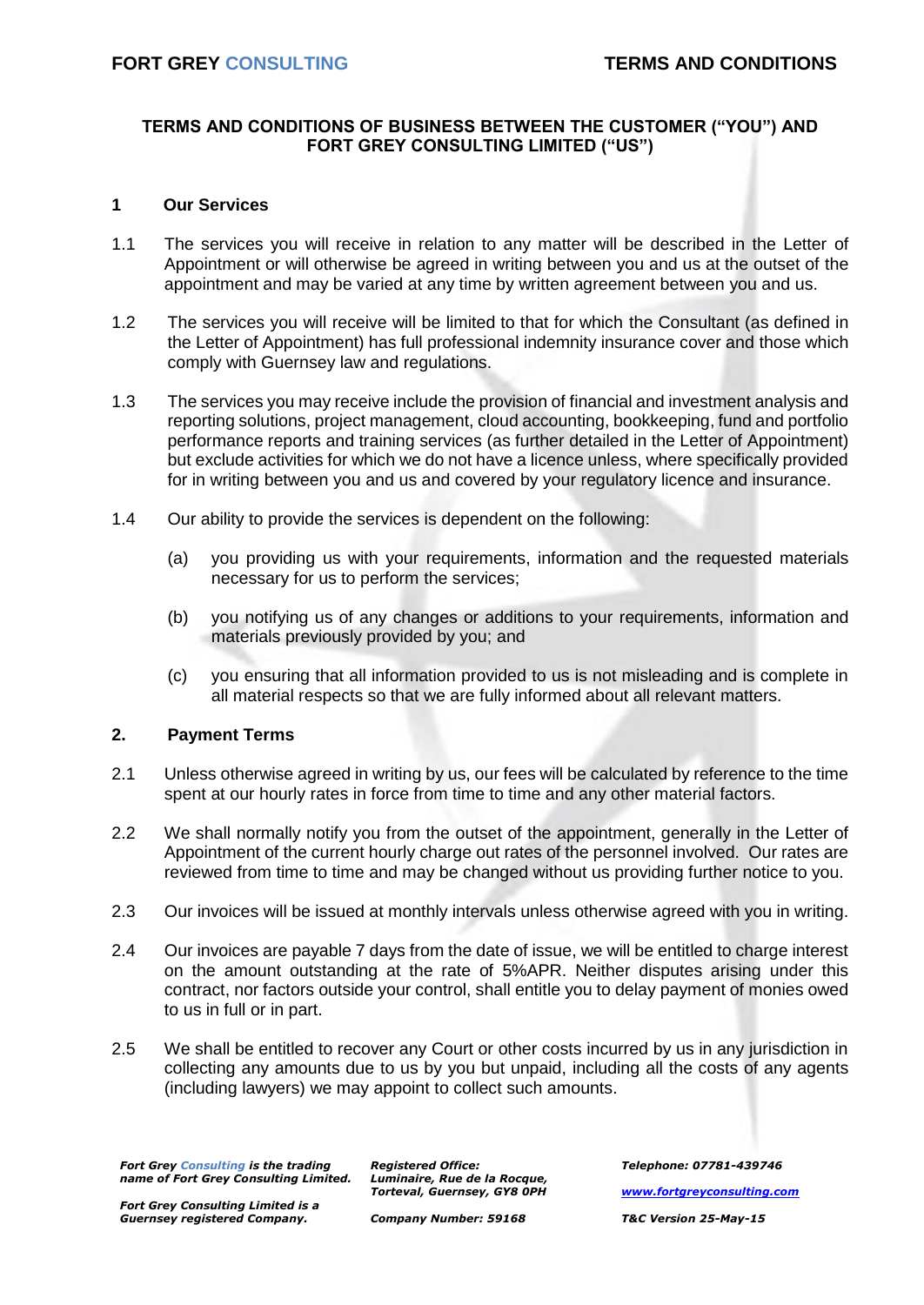## **3. Information and Confidentiality**

- 3.1 We may use information which you provide, or which we obtain through our dealings with you, and may use such information in any jurisdiction:
	- (a) for the provision of the services to you, including sharing it on a confidential basis with our consultants or employees for this purpose;
	- (b) to administer your account with us, including tracing and collecting debts;
	- (c) to ensure the safety and security of our premises;
	- (d) to comply with any applicable legal or regulatory requirements;
	- (e) for fraud prevention purposes (including verification checks for the purposes of complying with anti-money laundering requirements and other regulatory obligations);
	- (f) for assessing client satisfaction and to help improve our services generally;
	- (g) for market research; and
	- (h) to contact you and persons connected with you about services provided by us and events such as seminars and conferences and to send you and persons connected with you briefings and similar material.
- 3.2 We will treat any information that is confidential to you and which we obtain as a result of carrying out work for you as strictly confidential, save:
	- (a) for the purposes of providing the services;
	- (b) for disclosure to our auditors or other advisers for the purposes of our professional indemnity insurance;
	- (c) for disclosures to any third party contractors appointed by us or other persons who agree in writing in a manner reasonably satisfactory to us to keep such information confidential.
	- (d) where such information is already in the public domain;
	- (e) where you instruct us to disclose or consent to disclose of information by us;
	- (f) as required by any law or regulation to which we are subject or where we consider it necessary or desirable either to comply with a request from any governmental, judicial, regulatory, policy or revenue authority or to protect ourselves from any civil or criminal liability in any jurisdiction, either with or without your knowledge.
- 3.3 Any disclosure described in this paragraph may be made without prior reference to you and you agree that in some circumstances we may be precluded from disclosing certain information to you.
- 3.4 We will not accept liability for any loss or damage that you or any third party may suffer or incur as a consequence of the disclosure of any information in accordance with this paragraph.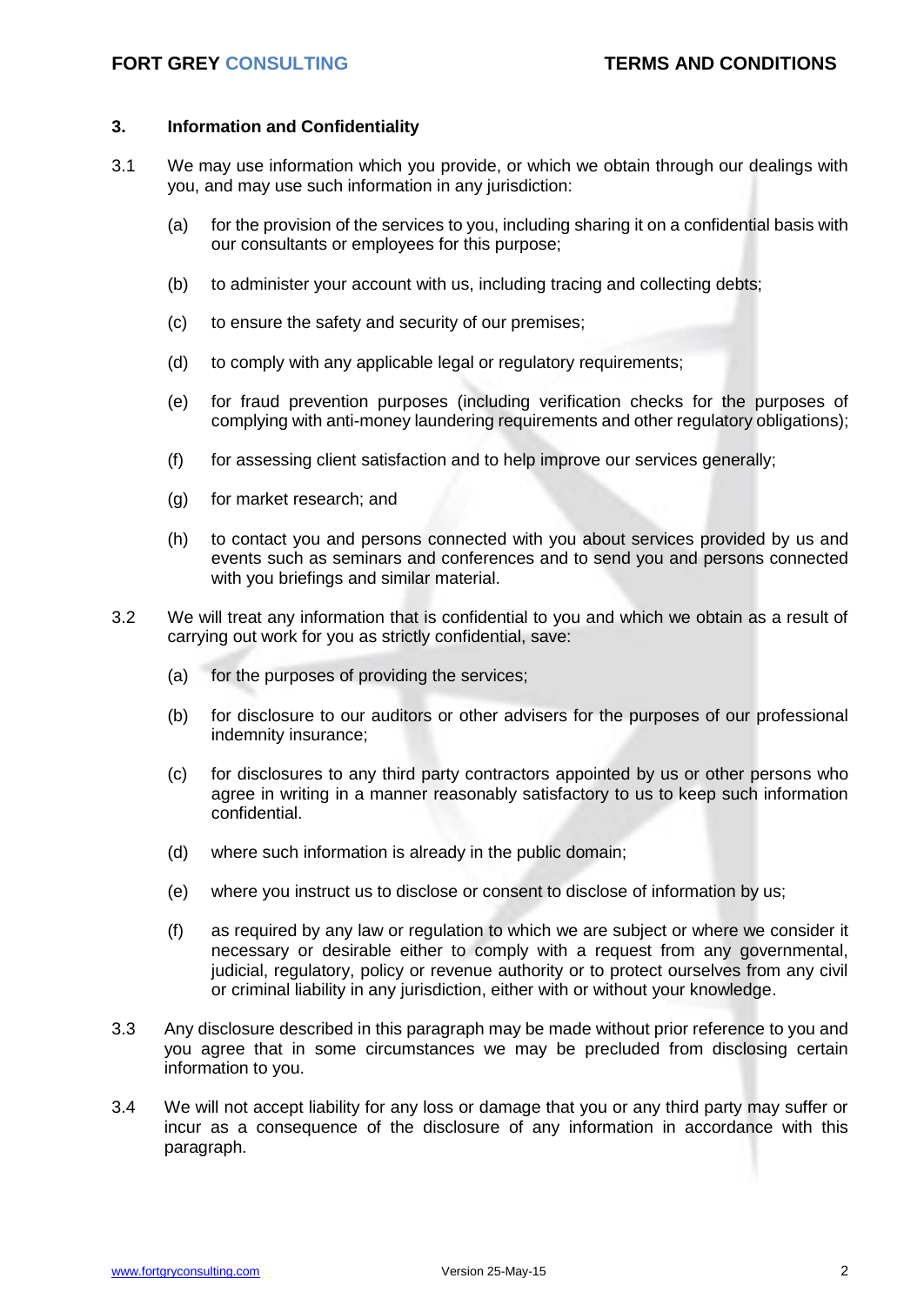## **4 Data Protection**

- 4.1 If, in connection with the appointment we receive or obtain personal information (personal data) this will (subject to any legal or regulatory requirements to the contrary) only be used and/processed for the purposes of carrying out the appointment and for the purposes set out in paragraph 3. Personal information may also be disclosed in the circumstances set out in paragraph 3. By accepting these Terms of Business, you consent to the use, processing and disclosure of personal information as set out in this paragraph and paragraph 3.
- 4.2 In some cases, our personnel and our agents or third parties to whom we may disclose information in accordance with paragraph 3 may be located in other countries, in which event we will use our reasonable endeavours to ensure that your personal information and information about your connected persons is protected to the same extent and standards as we have agreed or are required to apply to it. By accepting these Terms of Business, you consent to any transfer of personal information to any such entity, wherever located, including outside of the European Economic Area.
- 4.3 You are responsible for obtaining the consent of all and any connected persons to their personal data being provided to us and used in the circumstances set out in this paragraph and in paragraph 3. Please inform us immediately if they do not agree. Please also inform us of any changes to the personal data which you or any connected person has provided us.
- 4.4 As set out in paragraph 3, we may use personal information disclosed to us to provide information about our services and events and to provide briefings and similar materials. In the event that you or any connected person does not wish to receive details of any of our marketing initiatives, you or they should write to us at our postal address by letter, indicating that you or they do not wish to receive any such material from us.

# **5 Hosting**

- 5.1 Where we provide hosting for computer services, this is done under the following basis:
	- (a) we are not responsible for third party hardware or network infrastructure;
	- (b) the quality of the service may vary, for example depending on traffic;
	- (c) hosting costs may be based on expected usage levels, extra costs may apply if the service is highly used; and
	- (d) we do not provide guaranteed uptime or other hosting matrix unless explicitly agreed in the Letter of Appointment.

### **6 Intellectual Property Rights**

- 6.1 Subject to paragraph 6.2, any intellectual property developed by the Consultant shall vest absolutely in the Consultant and you undertake to execute any necessary documents and do whatever else may be necessary to secure those rights even after the appointment has been terminated.
- 6.2 Any intellectual property developed by the Consultant as a direct result of their duties to you shall vest absolutely in you and the Consultant undertakes to execute any necessary documents and do whatever else may be necessary to secure those rights even after the appointment has ended.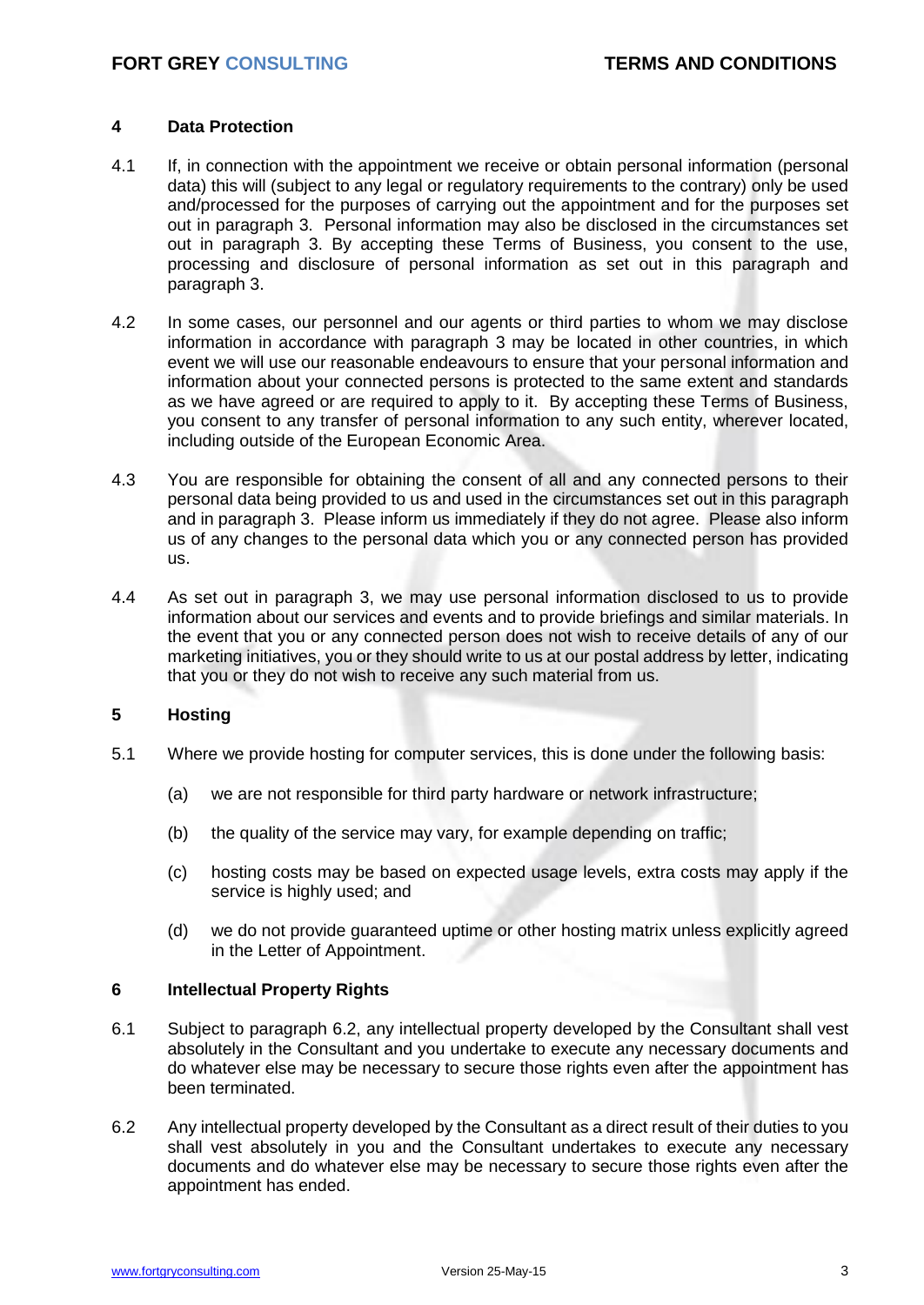6.3 For the avoidance of doubt, intellectual property belonging to the Consultant includes any models, methods, web or classroom based teaching materials produced by the Consultant to the extent that they do not contain any client data.

# **7 Termination of Services**

- 7.1 Subject to paragraph 7.2, the appointment shall end on completion of the work. An openended agreement for the provision of work ends 6 months after the last date of which we provide services to you.
- 7.2 We may decide to cease working for you at any time in our own discretion and, in the following circumstances:
	- (a) by notice for the reasons set out therein;
	- (b) if you act in breach of the agreement;
	- (c) if we are unable to obtain clear or proper instructions;
	- (d) if it is clear you have lost confidence in the manner in which we are carrying out our work;
	- (e) if you do not pay our invoices;
	- (f) if required pursuant to applicable law and/or regulations;
	- (g) if you or we decide that we should no longer work for you, and you agree to pay our outstanding fees, disbursements and expenses, including those not yet billed.
- 7.3 All our rights set out in these Terms of Business shall continue to apply even if we terminate the appointment.

### **8 Our Liability**

- 8.1 You agree that any claim of any sort whatsoever arising out of or in connection with any works carried out shall be brought only against the Company and that no claims will be brought personally against any other persons involved in the performance of the services.
- 8.2 To the extent possible under the laws and regulations of Guernsey, we limit our aggregate liability to you in respect of all claims by you and all claims of any sort whatsoever for breach of contract, tort, breach of duty or fault of negligence or otherwise whatsoever arising out of or in connection with the services to the amount charged for the services carried out.
- 8.3 We provide information, advice and services in good faith based upon information available at the time. We do not warrant the accuracy of information provided. It is for you to decide whether or not to accept our advice. We advise that any data critical to a decision should be independently verified prior to being acted upon.
- 8.4 It is the nature of our work that performance of product services may vary, may not be reliable, and software may contain bugs (we agree to use all reasonable endeavours to ensure the software used is free from such bugs). Except where required by law, we accept no liability for the performance of our services or products whether direct or indirect.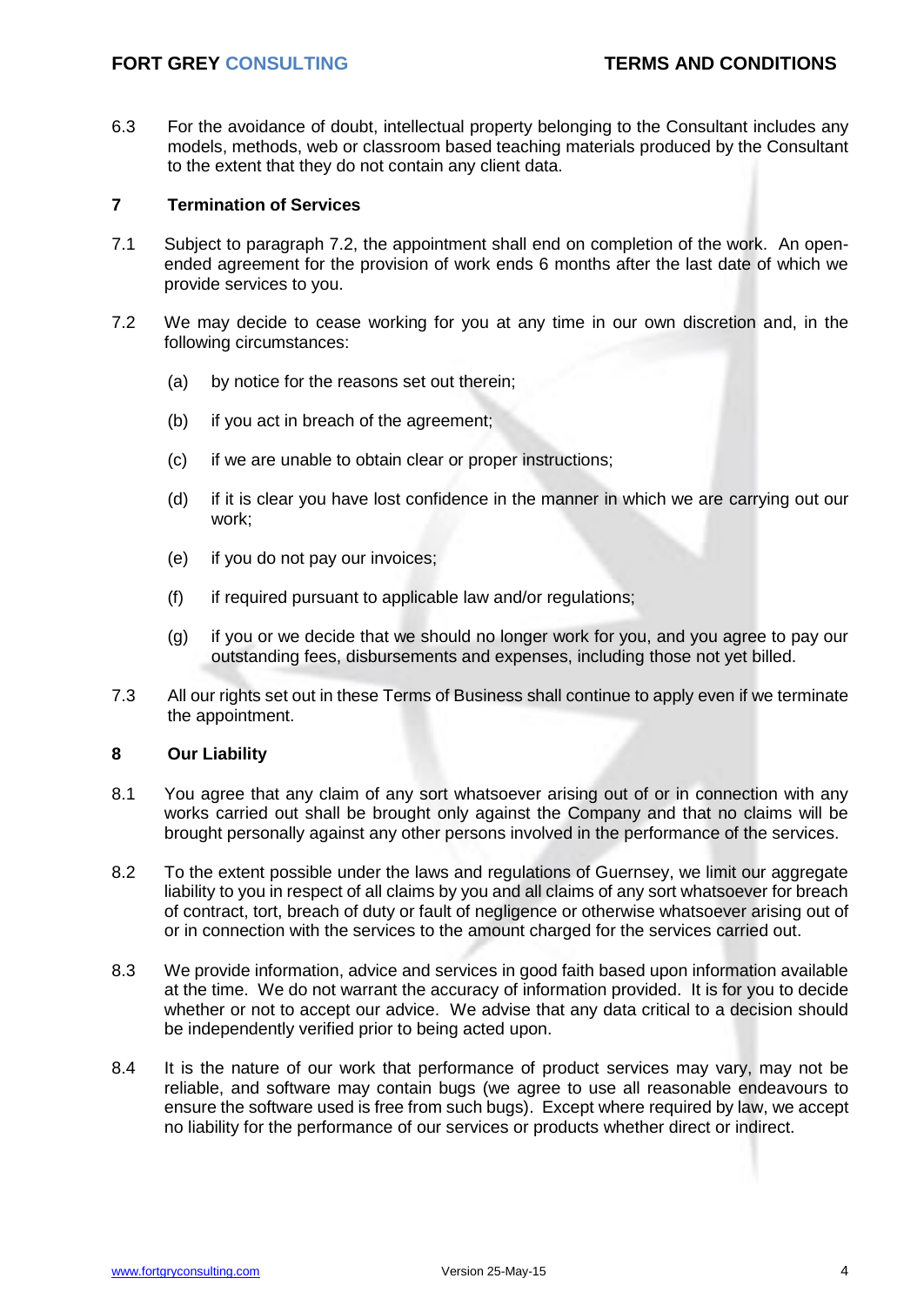## **9 Force Majeure**

We shall not be liable for any loss, failure or delay in the performance of the obligations under the Letter of Appointment arising out of or caused directly or indirectly by circumstances beyond our reasonable control (including acts of god, earthquakes, fires, floods, wars, civil or military disturbances, sabotage, terrorism, epidemics, riots, interruptions, loss or malfunctions of utilities, computers (hardware or software) or communication services, accidents, labour disputes, acts of any civil or military authority or governmental action). In the event of any such occurrence we will notify you as soon as reasonably practicable and shall use all reasonable endeavours to resume performance as reasonably possible.

### **10 Conflicts of Interest**

- 10.1 Before accepting your instructions we shall endeavour to ascertain whether there is any potential for conflicts of interest which will prevent us from providing any of the services.
- 10.2 Where we become or are made aware of a potential conflict of interest, we will discuss with you the possibility of putting procedures in place to preserve confidentiality. However, if a conflict exists, we reserve the right to terminate the appointment immediately upon giving notice in writing to you and without any further liability on our part.

### **11 Severability**

Each paragraph, term or provision of these Terms of Business constitutes a separate and independent provision. If any paragraph, term or provision is determined by any court or authority to have competent jurisdiction to be void, illegal or unenforceable the remaining paragraphs, terms and provisions shall continue in full force and effect.

### **12 Publicity**

Unless otherwise agreed, we shall have the right to publicise the fact that you are, or were, a client, and to utilise your name in publicity materials in this respect.

# **13 Performance**

- 13.1 All commitments with respect to the timing and scope of a project, given to you by us whether verbal or written are made in good faith but are made in advance of knowing the full scope of the difficulty that may pertain to performance on specific points. For this reason, whilst we agree to use all reasonable endeavours to fulfil such commitments to you on the timing and the scope of consultancy and other projects, we cannot guarantee performance in either respect.
- 13.2 Where the contract specifies that our service will be provided by a named individual, we agree to take all reasonable steps to ensure that these persons will remain on these assignments for the full length of the contract. The Company agrees to obtain your agreement to any significant substitution of personnel that is necessitated by unforeseen circumstances.
- 13.3 Where the Letter of Appointment specifies target response times or resolution times, these are non-binding targets.